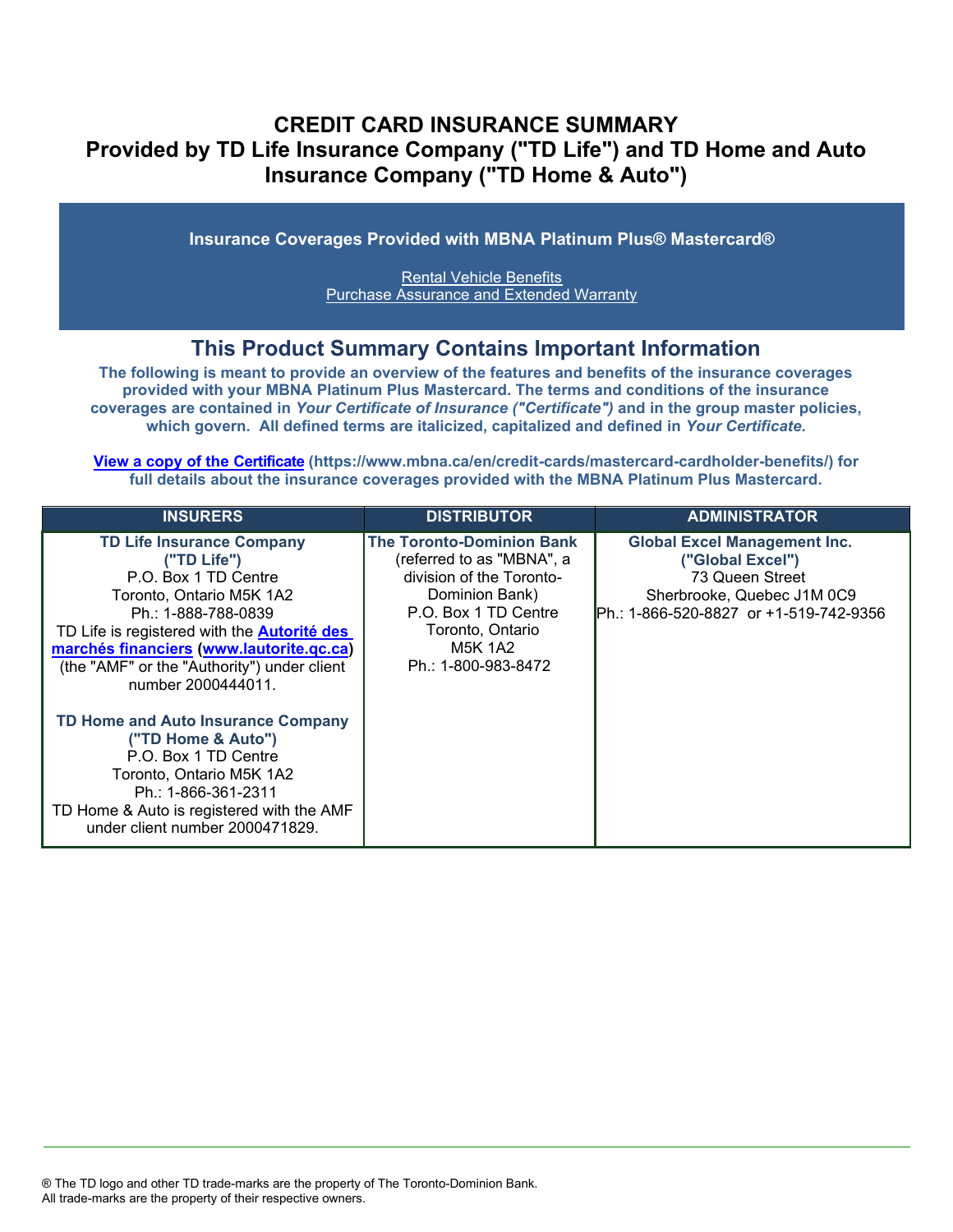# **General Information You Need to Know**

The following is applicable to **all insurance coverages** provided with the MBNA Platinum Plus Mastercard, unless otherwise specified*:*



**Complaint Handling:** For information about our complaint processing policy and where a complaint may be filed, please visit our Customer Service & Problem Resolution page at: **<https://www.tdinsurance.com/customer-service/problem-resolution>**.



**Misrepresentation:** *You* must be accurate and complete in *Your* dealings with the *Insurer* at all times. The *Insurer* will not pay a claim if *You*, any person insured under *Your Certificate* or anyone acting on *Your* behalf makes a misrepresentation, attempts to deceive or mislead the *Insurer*, or makes a fraudulent, false statement or claim.



**Cancellation:** Insurance coverages are considered canceled on the date the credit card account is closed. If, at any time, *You* don't want these insurance coverages, *You* can decide not to use them or contact *Your* credit card provider to apply for a different credit card with alternative insurance coverages.



**Cost:** No fee will be charged for the insurance coverages provided with the MBNA Platinum Plus Mastercard.



**Claims:** *You* must report *Your* claim to *Our Administrator* by calling 1-866-520-8827 no later than the following time limits after the date the covered event(s) occurred:

- **Rental Vehicle Benefits** 
	- $\circ$  Immediately; refer to section General Provisions under "Claims" for full details
- **Purchase Assurance and Extended Warranty Protection**
	- o 30 days; refer to section General Provisions under "Notice of Claim" for full details

Once *We* have approved the claim, *We* will notify *You* and payment will be made within 60 days. If the claim has been denied, *We* will inform *You* of the claim denial reasons within 60 days. *You* can appeal the decision by submitting new information to *Our Administrator*. For complete details, please see the applicable claims section (as listed above) in *Your Certificate.*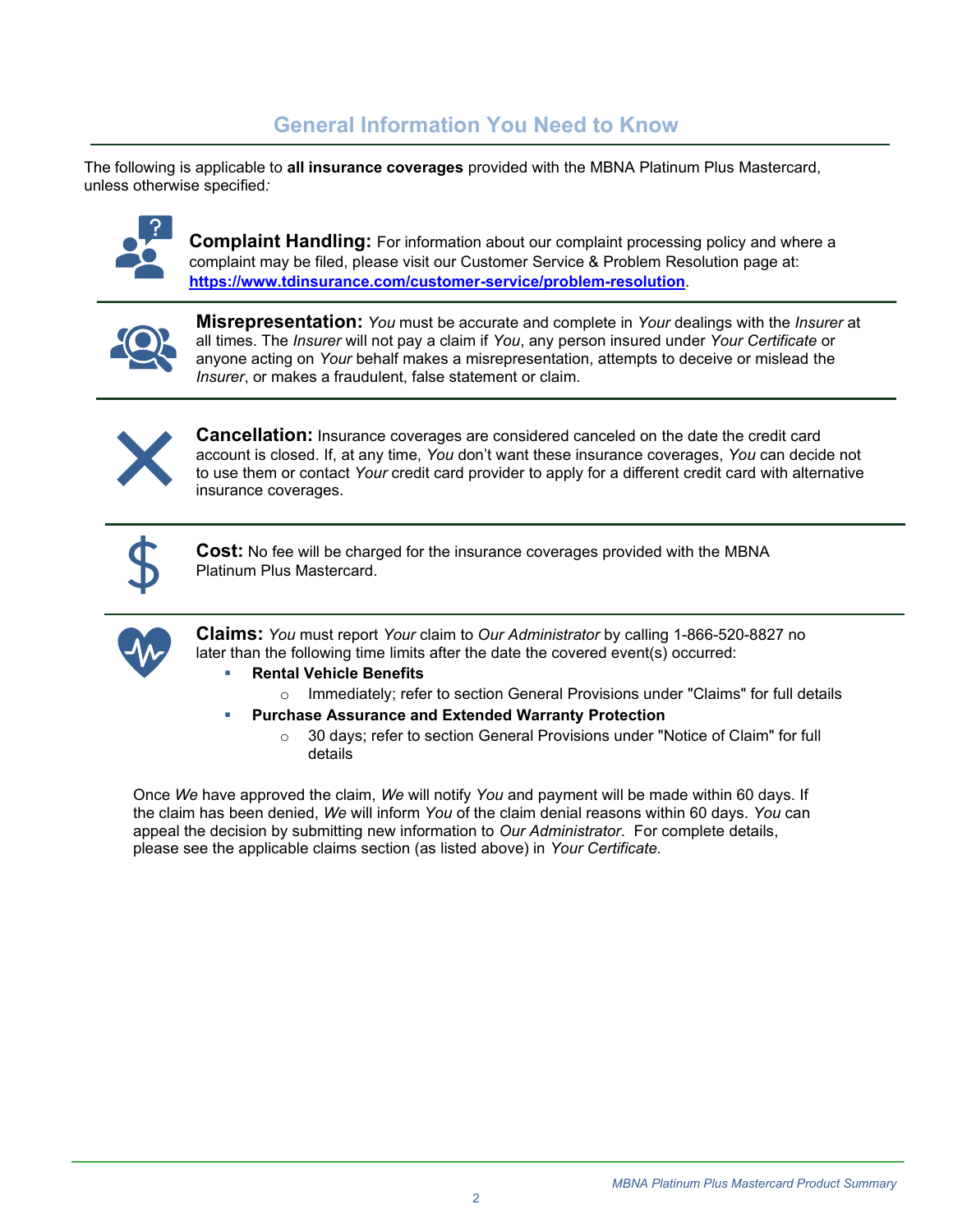# **General Information You Need to Know**

| Eligibility:<br><b>Benefit</b>                            | <b>Who is Eligible</b>                                                                                                                                                                                                                                                                                                                                                                                                                                                                                                                                                                                                                                          | <b>Additional Eligibility Requirements</b>                                                                                                                                                                                                                                                                                                                          |
|-----------------------------------------------------------|-----------------------------------------------------------------------------------------------------------------------------------------------------------------------------------------------------------------------------------------------------------------------------------------------------------------------------------------------------------------------------------------------------------------------------------------------------------------------------------------------------------------------------------------------------------------------------------------------------------------------------------------------------------------|---------------------------------------------------------------------------------------------------------------------------------------------------------------------------------------------------------------------------------------------------------------------------------------------------------------------------------------------------------------------|
| <b>Rental Vehicle</b>                                     | <b>Collision Damage Waiver</b><br>Benefits:<br><b>Primary Cardholder</b><br><b>Authorized User</b><br><b>Rental Vehicle Accidental</b><br><b>Death and Dismemberment</b><br>(AD&D) Benefits:<br><b>Primary Cardholder</b><br><b>Primary Cardholder's Spouse</b><br><b>Primary Cardholder's</b><br><b>Dependent Children</b><br>parent, parent-in-law, sister or<br>brother while Occupying the<br>Rental Vehicle with the<br>Cardholder<br><b>Rental Vehicle Personal</b><br><b>Effects</b><br><b>Primary Cardholder</b><br><b>Primary Cardholder's Spouse</b><br>children, parent, parent-in-law,<br>sister or brother while travelling<br>with the Cardholder | Benefits will apply when the<br>Cardholder enters into a<br>non-renewable rental<br>agreement for a Rental<br>Vehicle, where the total<br>period does not exceed<br>thirty-one (31) days (subject<br>to limitations and exclusions)<br>The Rental Vehicle must be<br>a.<br>operated by the Cardholder<br>or another authorized person<br>under the rental agreement |
| <b>Purchase Assurance and</b><br><b>Extended Warranty</b> | <b>Primary Cardholder</b><br><b>Authorized User</b>                                                                                                                                                                                                                                                                                                                                                                                                                                                                                                                                                                                                             | When the <i>Insured Person</i><br>ш<br>charges the full cost of<br>covered personal property to<br>the Account; or<br>If the <i>Insured Person</i><br>purchases a covered<br>personal property using an<br>access cheque issued in<br>connection with the Account.                                                                                                  |

**Note:** For full details, please see the "Eligibility" section and/or the definition of "*Insured Person*" in each *Certificate*.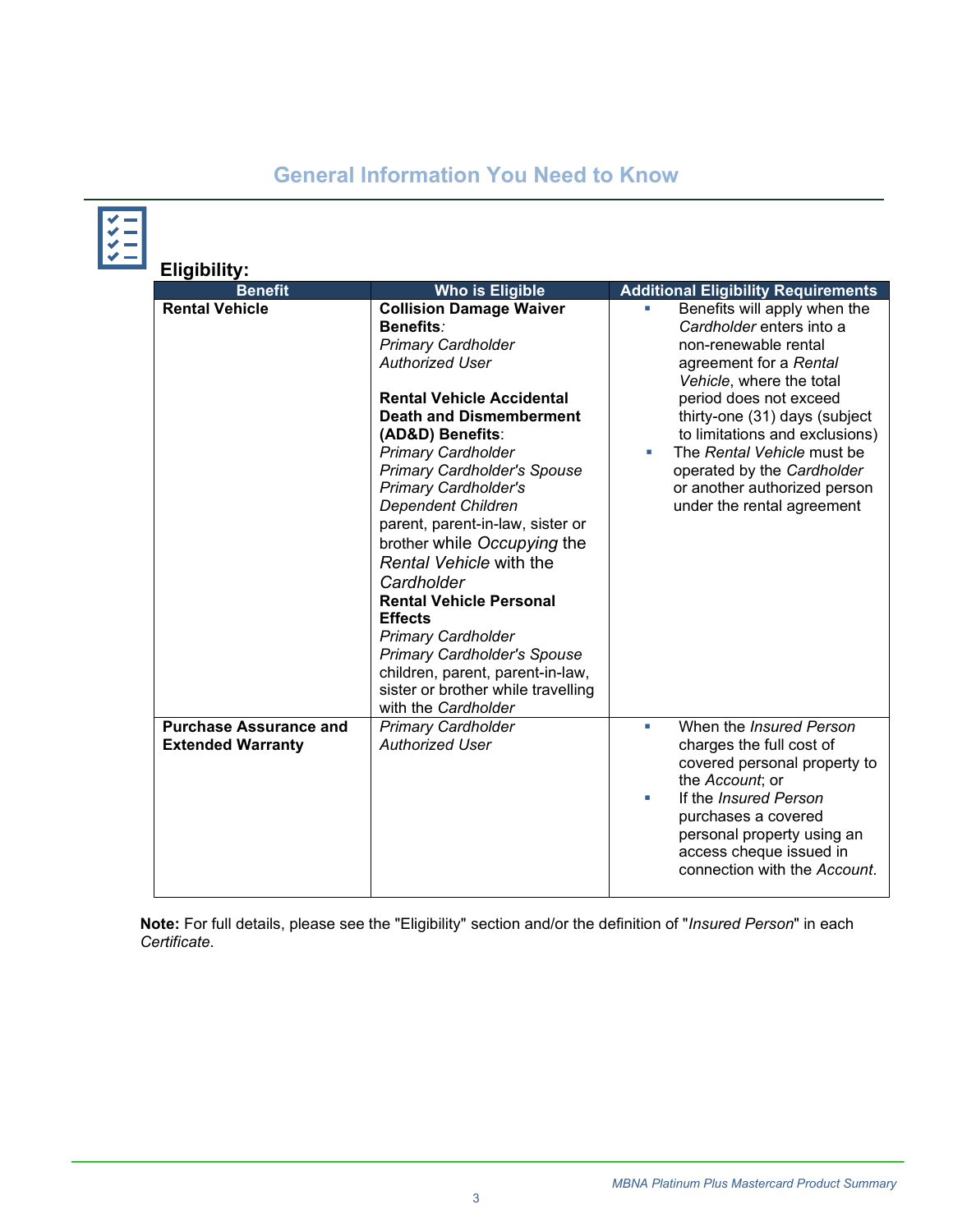# **Rental Vehicle**

<span id="page-3-0"></span>*Issued by TD Home & Auto and TD Life under Group Policy Number TGV009 (the "Policy") to MBNA, a division of The Toronto-Dominion Bank (the "Policyholder"). Global Excel provides Claims and Assistance services under the Group Policy.*

## **What is included in this coverage?**

You are covered for:

Collision Damage Waiver (CDW) Benefits, including:

- 1. Damage to Your Rental Vehicle
- 2. Theft of Your Rental Vehicle or any of its respective parts or accessories
- 3. Rental agency charges for valid loss-of-use while Your Rental Vehicle is being repaired; and
- 4. Reasonable and customary charges for towing your Rental Vehicle to the nearest available facility.

**Note:** This coverage does not provide any form of third party automobile property damage or personal injury liability insurance.

Rental Vehicle Accidental Death and Dismemberment (AD&D): in the event that an *Insured Person* suffers an *Accidental Bodily Injury*.

Rental Vehicle Personal Effects Benefits: in the event of theft or damage to your personal effects while in transit or in any hotel, or other building, en route during a trip with the *Rental Vehicle* for the duration of an eligible rental period.

### **What are the benefits?**

| <b>Benefit</b>                                               | <b>Maximum Benefit Payable</b>                                                                                                                                                                                                                                                             |                       |
|--------------------------------------------------------------|--------------------------------------------------------------------------------------------------------------------------------------------------------------------------------------------------------------------------------------------------------------------------------------------|-----------------------|
| <b>Collision Damage Waiver (CDW)</b>                         | The amount of the benefit payable will equal to the cost<br>of the repair or replacement cost of your Rental Vehicle<br>which has been damaged or stolen, less any amount or<br>portion of the loss assumed, waived or paid by the<br>vehicle agency, the insurer, or third party insurer. |                       |
| <b>Rental Vehicle Accidental Death and</b><br>Dismemberment* | Cardholder                                                                                                                                                                                                                                                                                 | <b>Insured Person</b> |
| <b>Loss of Life</b><br>$\bullet$                             | \$200,000                                                                                                                                                                                                                                                                                  | \$20,000              |
| Loss of Both Hands and Feet                                  | \$200,000                                                                                                                                                                                                                                                                                  | \$20,000              |
| Loss of One Foot or One Hand<br>$\bullet$                    |                                                                                                                                                                                                                                                                                            |                       |
| and the Entire Sight of One Eye                              | \$200,000                                                                                                                                                                                                                                                                                  | \$20,000              |
| Loss of Entire Sight of Both                                 | \$200,000                                                                                                                                                                                                                                                                                  | \$20,000              |
| Loss of One Hand and One<br>$\bullet$                        | \$200,000                                                                                                                                                                                                                                                                                  | \$20,000              |
| <b>Loss of Speech and Hearing</b>                            | \$200,000                                                                                                                                                                                                                                                                                  | \$20,000              |
| Loss of One Hand or One Foot<br>$\bullet$                    | \$100,000                                                                                                                                                                                                                                                                                  | \$10,000              |
| Loss of Entire Sight in One Eye<br>$\bullet$                 | \$100,000                                                                                                                                                                                                                                                                                  | \$10,000              |
| Loss of Speech                                               | \$100,000                                                                                                                                                                                                                                                                                  | \$10,000              |
| Loss of Hearing                                              | \$100,000                                                                                                                                                                                                                                                                                  | \$10,000              |
| Loss of Thumb and Index<br>$\bullet$                         | \$50,000                                                                                                                                                                                                                                                                                   | \$5,000               |
| Finger on the Same Hand                                      |                                                                                                                                                                                                                                                                                            |                       |
| <b>Rental Vehicle Personal Effects Benefits</b>              | The maximum coverage during the rental period is<br>\$1000 for each <i>Insured Person</i> . The total benefits<br>during each rental period is limited to \$2000 per<br>Account.                                                                                                           |                       |

**\*Note:** This coverage does not provide any form third party automobile property damage or personal injury liability insurance. The maximum total benefit payable, per Account, for any one accident is \$300,000.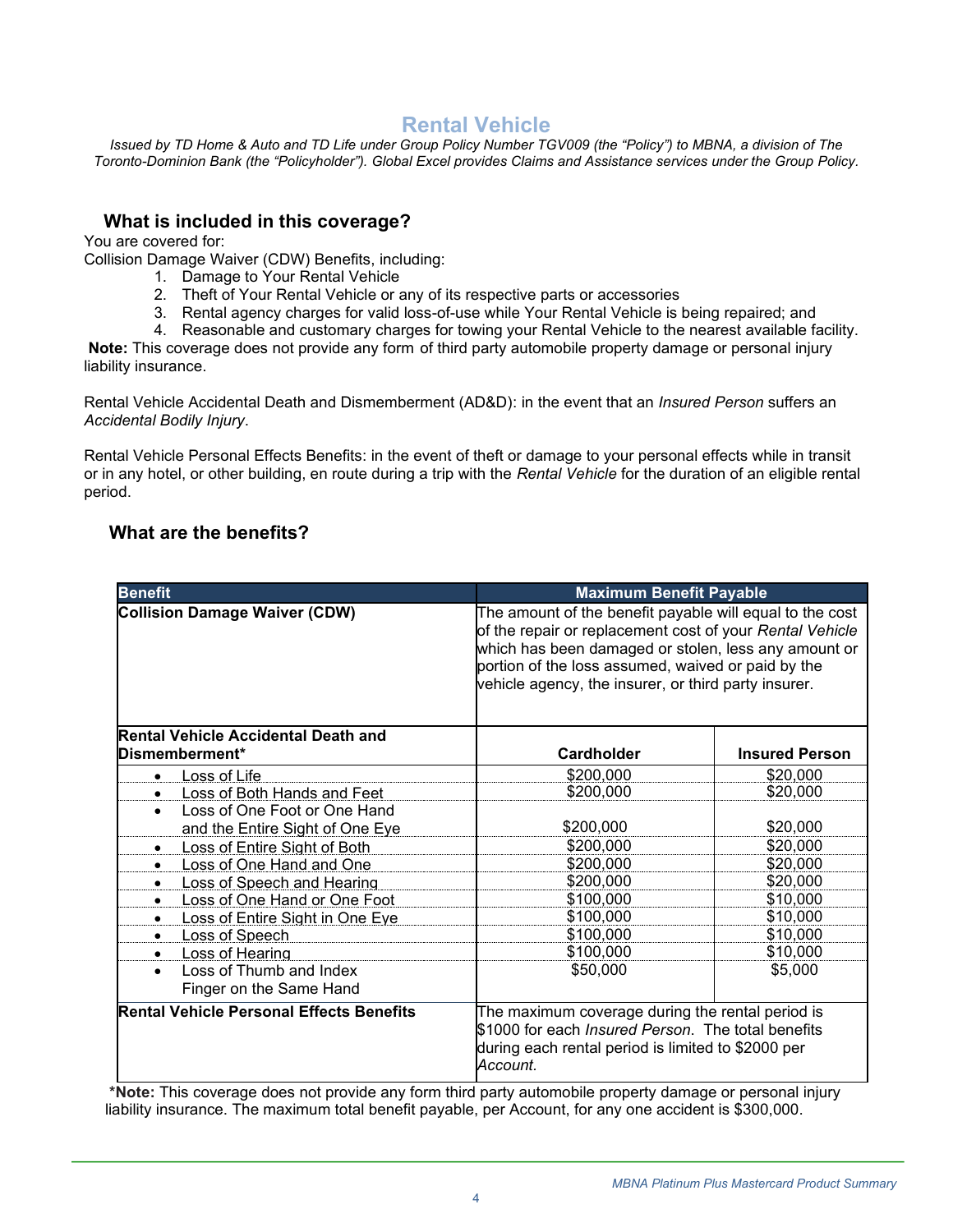## **What are the limitations and exclusions?**

This insurance contains limitations and exclusions. *We* will not pay benefits if a claim is directly or indirectly a result of one or more of the following:

- Damage
- Violation of Rental Agreement
- **Intentional Acts**
- **Intoxication**
- **Disease**
- Medical Complications
- **Drugs or Poison**
- **Illegal Trade**
- Criminal Offence
- **Off-road Operation**
- War or Insurrection
- **Confiscation**
- Seizure or Destruction
- **Suicide**

#### **Collision Damage Waiver**

This insurance contains limitations and exclusions.

- *You* must decline the collision damage waiver benefits offered by the car rental agency. If such coverage is not available from the car rental agency, then Collision Damage Waiver benefits will not be available under this *Certificate*.
- The lifetime benefits have a cumulative limit of \$65,000 per *Accoun*t.
- This coverage does not apply to Rental Vehicles rented for a period exceeding thirty-one (31) days.
- This coverage will not pay for cost of any insurance offered by or purchased through the car rental agency, even if it is mandatory or included in the cost of the rental.
- Vehicles not included are:
	- o Vans,
	- o Trucks,
	- o Campers or trailers,
	- o Off-road vehicles,
	- o Motorcycles, mopeds or motorbikes,
	- o Expensive or exotic vehicles, antique vehicles
	- o Recreational vehicles,
	- o Leased vehicles.

#### **Rental Vehicle Personal Effects**

This insurance contains limitations and exclusions. It does not include money, bullion, banknotes, securities, other numismatic property, tickets or documents. Computers, software and cellular telephones are not covered. Benefits will not be paid if loss results from *Mysterious Disappearance*.

For complete details, please see Part 1 – Rental Vehicle Benefits Certificate of Insurance section in *Your Certificate.*